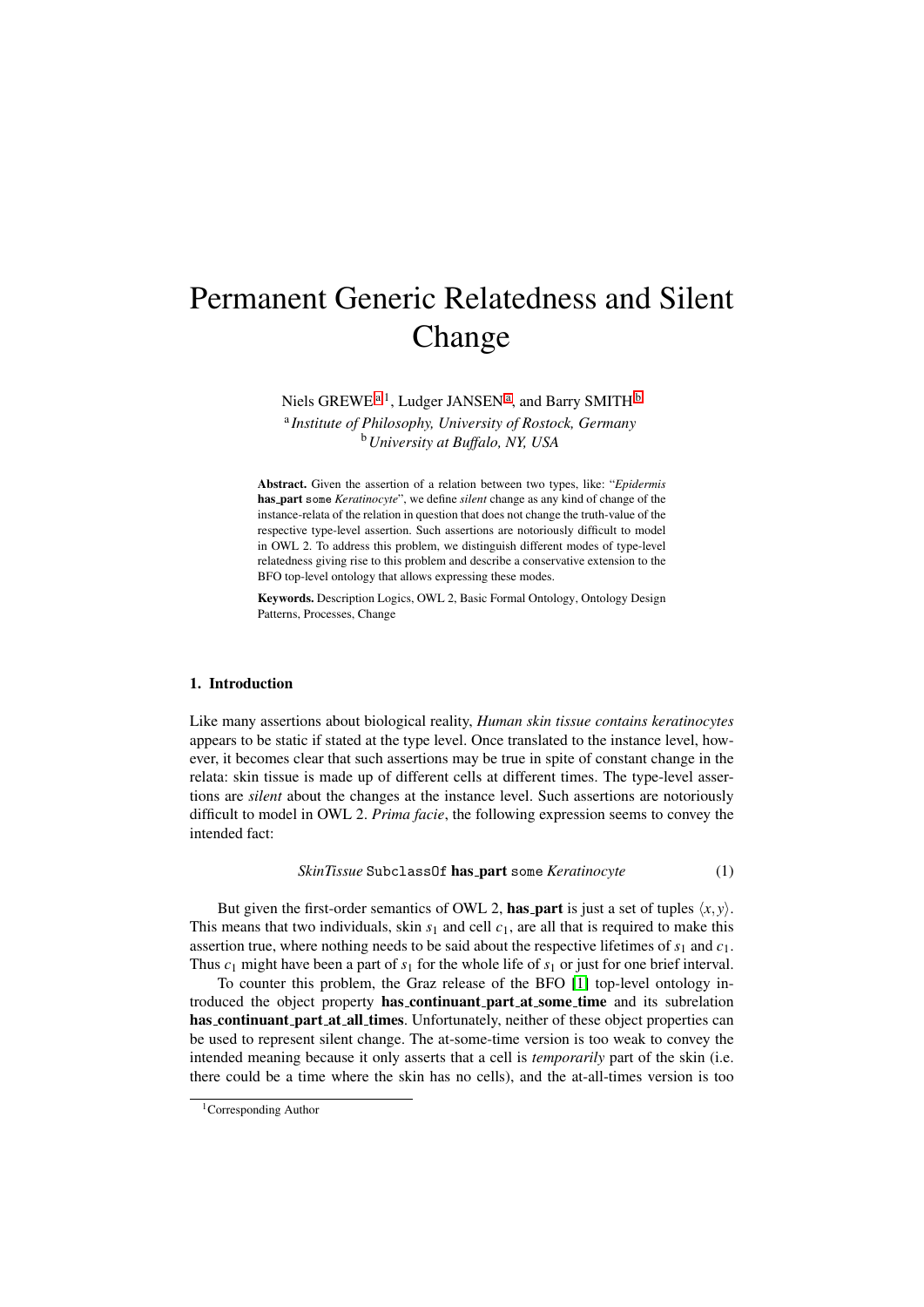strong since it implies that there is a *specific* cell that is permanently part of the skin over its entire lifetime. In contrast we require cells of a certain type to be part of skin tissue *generically* – which means that different individual cells can perform this service provided only that some cell of the appropriate type is present at all times. Hence our talk of "silent change".

The objective of this paper is the presentation and discussion of a new OWL design pattern that allows expression of this missing case of dynamicity that allows silent change to be expressed in a OWL 2 compliant, BFO 2-based ontology, but could have much wider application.

## 2. Background

## *2.1. Basic Formal Ontology (BFO)*

The uppermost partition in the BFO hierarchy reflects two distinct modes of existence in time: *Continuants* are entities that (1) exist in full at any time that they exists at all, and (2) continue to exist self-identically for as long as they exist; *occurrents* are entities that unfold over a period of time and thus have temporal parts. For example, a cell is a continuant, while the process of cell division is an occurrent. Continuants may change while preserving their identity.

BFO thus accepts both the 3D and a 4D view of the world as valid ontological perspectives. A crucial binding link between these two viewpoints is the **history of** relation, which establishes a one-to-one relationship between a material entity and a special process called its *history*, defined as "a process that is the sum of the totality of processes taking place in the spatiotemporal region occupied by a material entity or site, including processes on the surface of the entity or within the cavities to which it serves as host"[\[2\]](#page-4-1).

So while a cell, as a continuant, is a three-dimensional entity that cannot have temporal parts, its corresponding history can be broken up into distinct temporal parts such as prophase, metaphase, anaphase, and so on.

## *2.2. Representing temporal information in OWL*

One conventional strategy for representing time-sensitive relations is to use explicit timeindexes to specify the time interval over which a relational assertion is valid, and then quantify over the time interval. In first order logic, this could be expressed as:

## $\forall x, t$  ((*SkinTissue*(*x*)∧exists\_at(*x*,*t*)) →  $\exists y$  (*Keratinocyte*(*y*)∧**has\_part\_at**(*x*, *y*,*t*))) (2)

This approach is not available in OWL 2 due to the restriction to binary predicates, so to achieve something similar one needs to resort to *reification*, i.e. representing relational assertions as explicit individuals in the domain [\[3\]](#page-4-2). Examples of such approaches include the strictly four-dimensionalist approach of Welty and Fikes [\[4\]](#page-4-3) or that of Zamborlini and Guizzardi [\[5\]](#page-4-4), who essentially duplicate representing the very same entities both in a 3D- and a 4D-view. Neither of these approaches is compatible with the stance taken by BFO.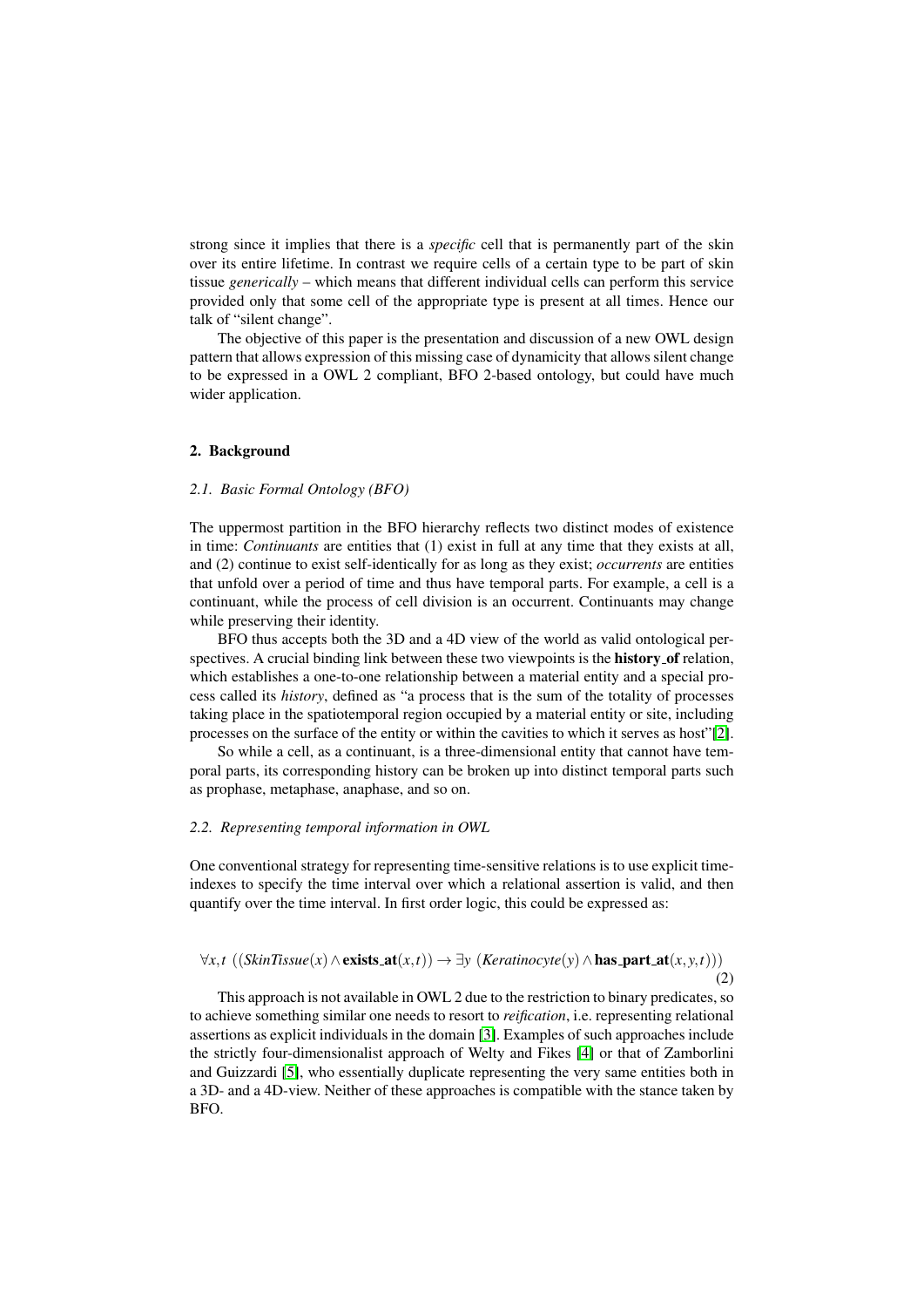# 3. Methods

## *3.1. Phases and Temporally Qualified Continuants (TQCs)*

To be able to model the cases of permanent generic relatedness and thus to allow for the phenomenon of silent change, we want to build on the BFO concept of histories. It is easy and useful to talk about specific temporal parts of a continuant's history, for example, "Socrates' youth", or "the mosquito stage of this *Plasmodium*'s life-cycle". These parts still share many traits of the history, because they are also comprised of a sum of processes. That process sum corresponds to the totality of all processes taking place in a specific spatiotemporal region and also pertains to a single entity.

We can call these restricted parts of histories *phases* of the corresponding history. Phases of histories are not themselves histories, since a history is defined in such a way that each history is the history of some single continuant. If, then, *h* is the history of the continuant *c*, and *p* is an occurrent part of *h*, it follows that *p* cannot also be a history since there is no continuant available to serve as that which it would be the history of, because continuants cannot have temporal parts. Given *p*, however, as a phase of history *h*, we can postulate what we call a *temporally qualified continuant* (TQC) of *c* [\[6\]](#page-4-5), onto which *p* projects in the same way as the history *h* projects onto the continuant *c*. Two readings of the talk of TQCs are then available: on the one side we can talk of TQCs merely as a *facon de parler* – a way of talking about (a practically useful model of) other things with no ontological commitment; on the other side we can treat TQCs as full-fledged entities. In this paper we remain neutral as between these options.

In analogy to the **history of** relation between histories and material objects, we introduce another relation, **phase\_of**, where **history\_of** becomes a subrelation of **phase\_of**. This means that for each TQC there is a one-to-one relation to a unique phase.



Figure 1. The TQ Entity Square

The relationship between phases and TQCs thus matches that of histories and material objects. Additionally, all histories are phases (of maximal extent) and all continuants are (or can be modelled as) TQCs of maximal extent.

## *3.2. TQC Modelling Patterns*

Our modelling pattern can be applied to relations that have material objects as their domain. The general strategy is to always use the at-all-times version of the relation in question, adding the mechanism of phases and TQCs where necessary. One case of *permanent specific relatedness* would be that the brain is always part of the same individual: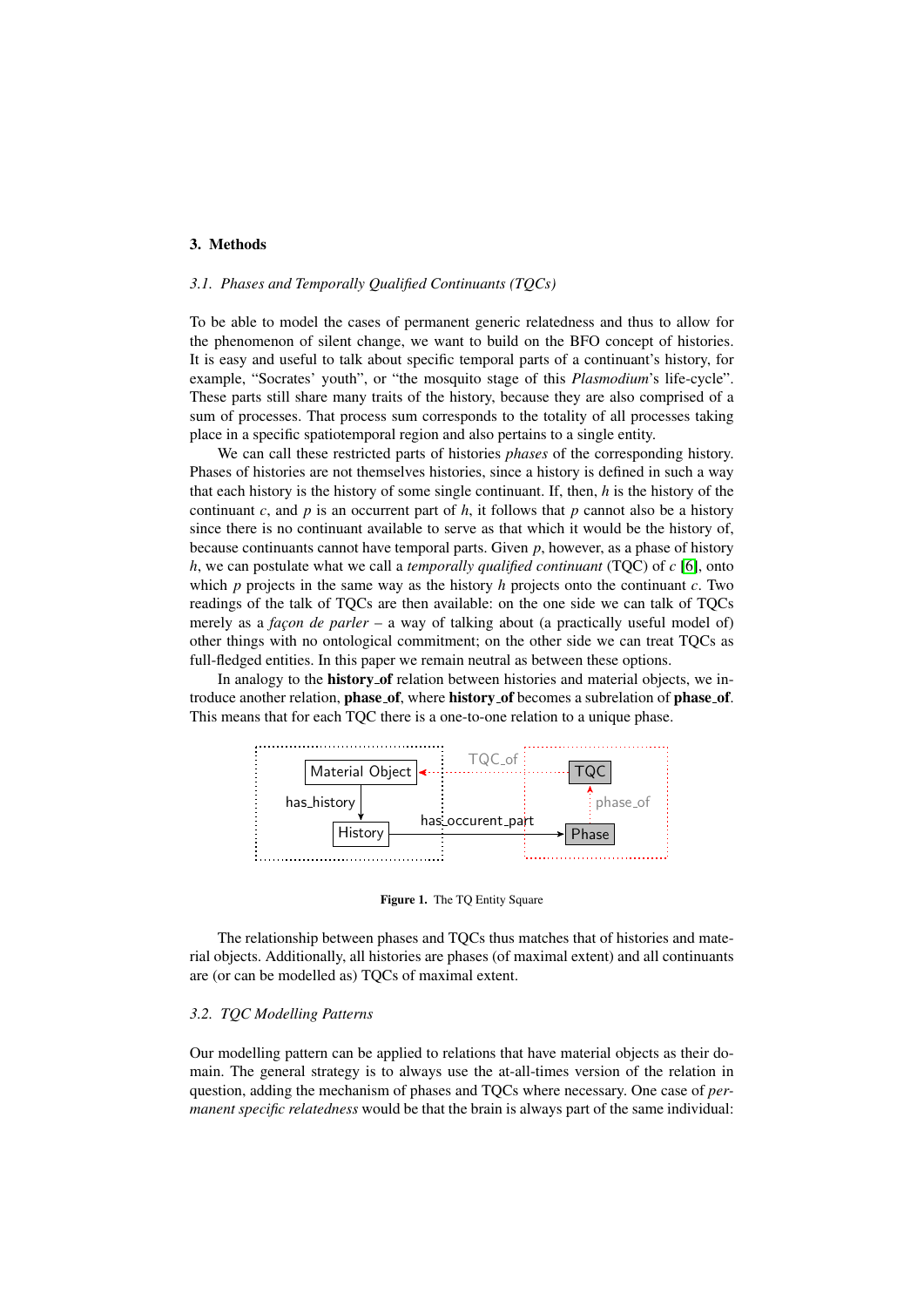*Temporary relatedness* will be achieved by asserting that the first continuant relatum, has a sub-phase which maps onto a TQC that is at all times related to the second relatum. For example, teeth may temporarily be part of some animal:

#### *Tooth* SubclassOf has phase some has occurrent part some phase of

## some **continuant\_part\_of\_at\_all\_times** some *Animal* (4)

*Permanent generic relatedness* is our target case of type-level silent change, and it requires more complex modelling. Here the TQC for every occurrent part of the history of the continuant can either be related to a single entity using an "at all times" relation, or the phase can exclusively be broken down further into sub-phases which fulfil this property. Since this requires a recursive definition that refers to itself, we need to define a helper class (*HasKeratinocytePartPhase*) in (5), and use it in the final axiom (6):

HasKeratinocytePartPhase EquivalentTo((has\_proper\_occurrent\_part some

*HasKeratinocytePartPhase*) and (has\_proper\_occurrent\_part only

*HasKeratinocytePartPhase*))

or phase of some (has continuant part at all times some *Keratinocyte*) (5)

# *SkinTissue* SubclassOf has phase some *HasKeratinocytePartPhase* (6)

These patterns correctly capture the BFO design that continuant-continuant (or continuant-occurrent) relations have 3D entities as their subjects and transfer the distinction of the different temporal strengths to the relation between temporal parts and wholes. Consequentially, the usual challenges and restrictions of implementing mereotopological relations correctly in OWL 2 still apply. For example, due to the restrictions on the axiom closure in OWL 2, has ocurrent part cannot be defined as reflexive in BFO 2, loosing some expected inferences along the way.

#### *3.3. Usability Optimisation using Tawny OWL*

Since the pattern for the permanent generic case is quite complex, it seemed important to look at ways to improve usability. To this end, we used Tawny OWL [\[7\]](#page-4-6), a library written in Clojure (a Lisp dialect targeting the Java Virtual Machine). It provides an internal domain specific language for describing OWL 2 ontologies. That means that it is possible to use general programming constructs (functions, loops, conditionals) to construct ontology descriptions. This allows the implementation of macros which capture the modeller's intent and automatically generate the required helper classes and TQCrelated sub-expressions, reformulating (5) and (6) as:

(o/owl-class "Skin" :super (c/perm-gen "HasKeratinocytePartPhase" (o/owl-some b/has\_continuant\_part\_at\_all\_times "Keratinocyte")))